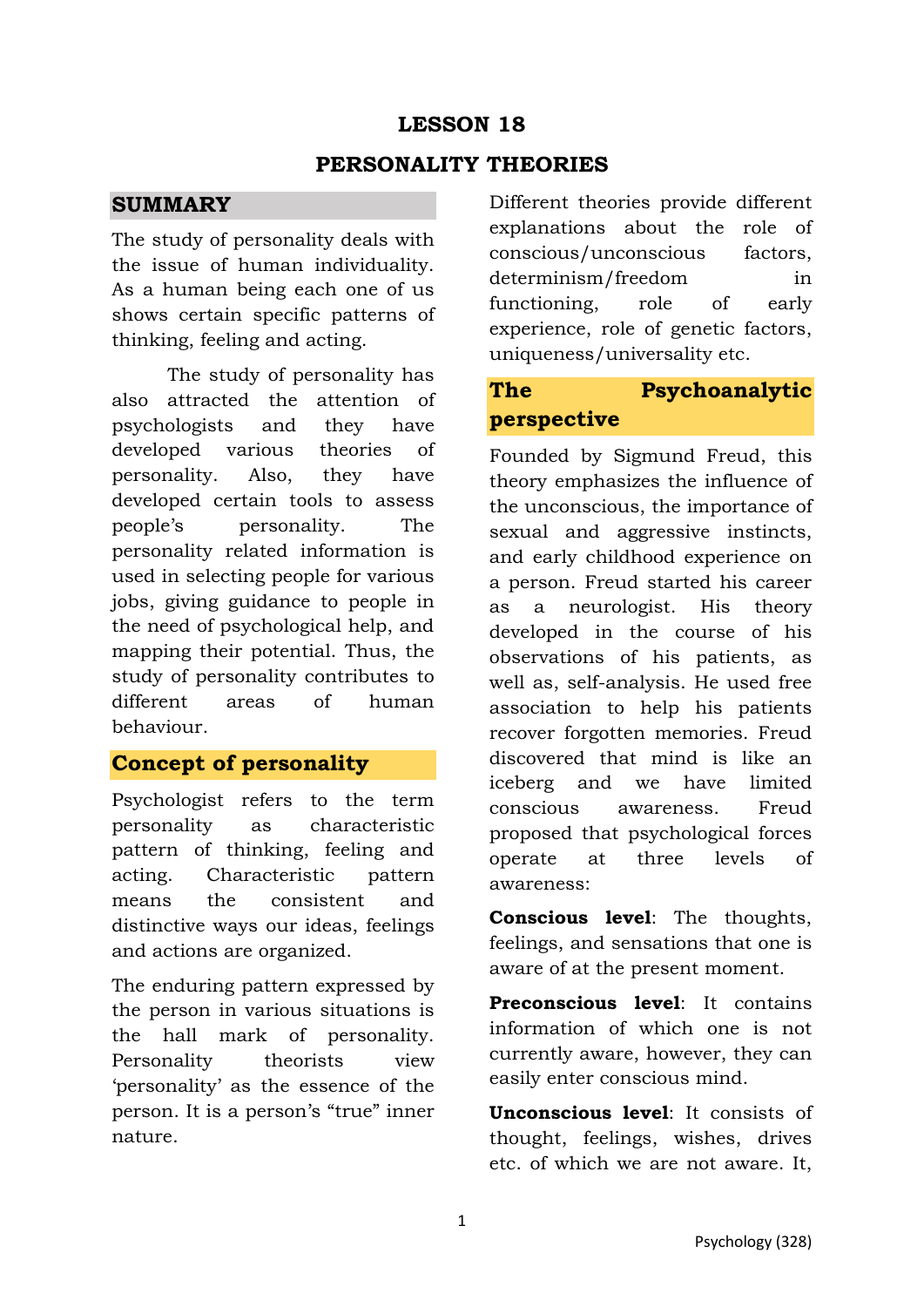however, influences our conscious level of activity.

Freud thought that unconscious material often seeks to push through to the conscious level in a disguised manner. It may be in a distorted manner and or it may take a symbolic form. Interpretation of dreams and free association were used for analysis of the three levels of awareness.

#### **Personality Structure**

Freud believed that human personality emerges due to a conflict between our aggressive and pleasure-seeking biological impulses and the internalized social restraints against them. Thus, personality arises in the course of our effort to resolve the conflicts. To this end he proposed three structures which interact with each other: Id, Ego and Super Ego.

**Id**: It is the unconscious, irrational part of personality. It is the primitive part immune to morality and demands of the external world. It operates on the pleasure principle. It seeks immediate satisfaction.

**Ego**: It is involved with the workings of the real world. It operates on the reality principle. It is the conscious and rational part of personality that regulates thoughts and behaviours. It teaches the person to balance demands of external world and needs of the person.

**Super Ego**: It is the internal representation of parental and societal values. It works as the voice of conscience that compels the ego to consider not only the real but also the ideal. It judges one's behaviours as right or wrong, good or bad. Failing up to moral ideals bring about the shame, guilt, inferiority and anxiety in the person.

## **Personality Development**

Freud reached at a conclusion that personality development occurs through a sequence of psychosexual stages.

| <b>Stages</b>  | <b>Focus of activity</b>      |
|----------------|-------------------------------|
| Oral           | Pleasure centres in the       |
| $(0-18)$       | mouth and leads to activities |
| months)        | of sucking and biting etc.    |
| Anal           | Pleasure centres on bowel     |
| $(18-36)$      | and bladder elimination       |
| months)        |                               |
| <b>Phallic</b> | Pleasure centre is genitals   |
| $(4 \tto 6)$   | Touching and fondling of      |
| years)         | genitals give pleasure        |
| Latency        | Children repress their sexual |
| $(7$ to $11$   | impulses and channelize       |
| years)         | them into socially acceptable |
|                | activities such as sports,    |
|                | arts.                         |
| Genital        | Pleasure zone is the genital. |
| (From          | Maturation of<br>sexual       |
| Puberty)       | interests.                    |
|                |                               |

#### **Defense Mechanisms**

The Ego has to perform a difficult duty of mediating between the instinctual demands of Id and moral position of Super Ego.

The Ego tries to solve the problem and if a realistic solution or compromise is not possible it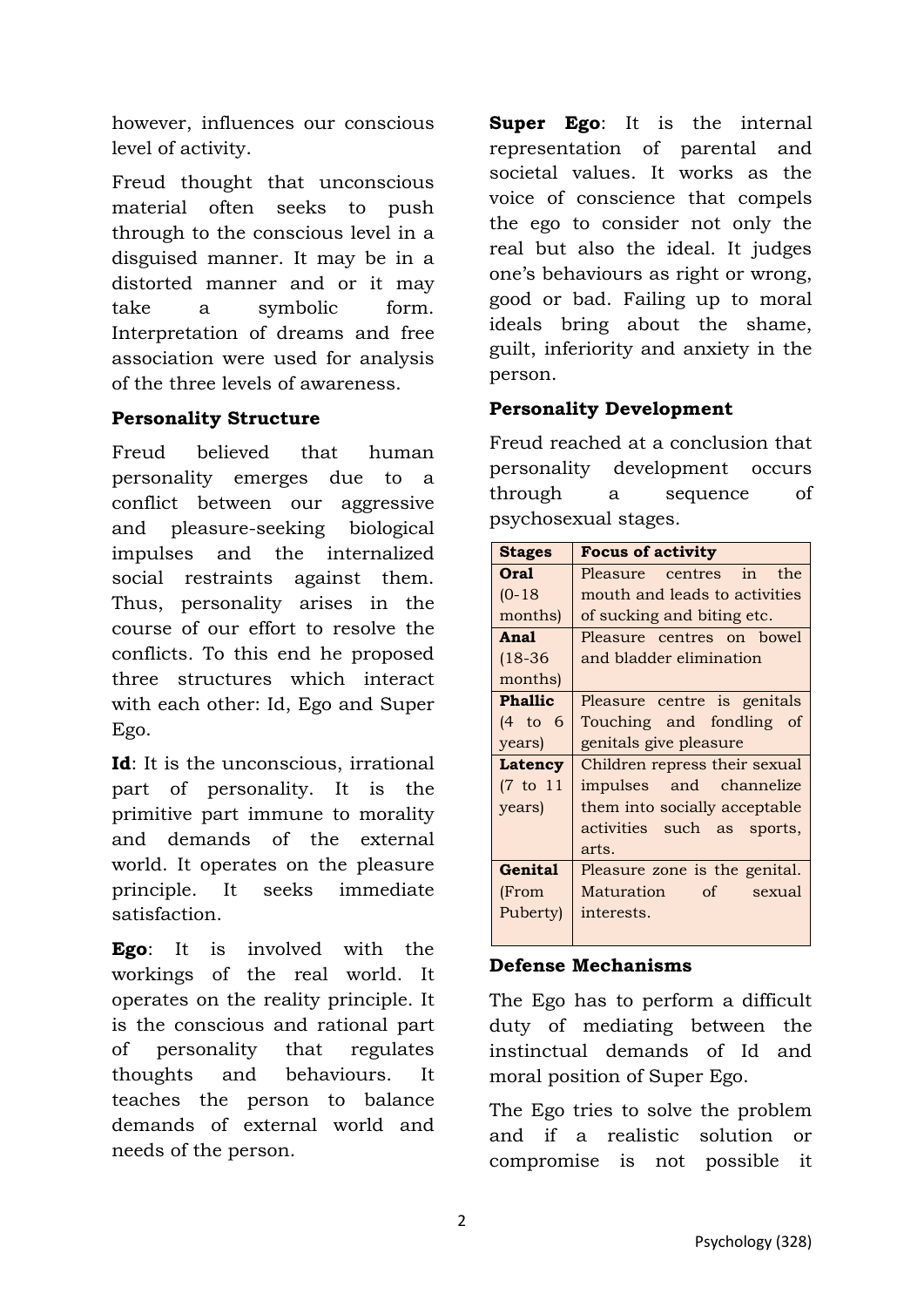indulges in distorting thoughts or perception of reality through certain processes called defense mechanisms.

| <b>Mechanism</b>   | Description                 |
|--------------------|-----------------------------|
| <b>Denial</b>      | Failure to recognize or     |
|                    | acknowledge the             |
|                    | existence of unpleasant     |
|                    | event.                      |
| <b>Displaceme</b>  | Emotional impulses are      |
| nt                 | redirected toward one       |
|                    | other i.e., substitute      |
|                    | person/object               |
| Projection         | Attributing own             |
|                    | unacceptable urges to       |
|                    | others                      |
| <b>Rationaliza</b> | Justifying our actions or   |
| tion               | feelings through socially   |
|                    | acceptable explanations     |
| <b>Reaction</b>    | Thinking or acting in a     |
| formation          | way that is the extreme     |
|                    | opposite of unacceptable    |
|                    | urges                       |
| <b>Regression</b>  | Retreating to behaviour     |
|                    | characteristic of an        |
|                    | earlier stage of            |
|                    | development                 |
| Repression         | <b>Exclusion of anxiety</b> |
|                    | producing thoughts,         |
|                    | feelings or impulses        |
|                    | from consciousness          |
| <b>Sublimatio</b>  | Sexual urges are            |
| n                  | channelized into            |
|                    | productive, nonsexual       |
|                    | activities                  |

#### **Carl Jung: Collective unconscious**

Carl Jung proposed that people are motivated by more general psychological energy. He proposed that psyche comprises the collective unconscious. The collective unconscious contains archetypes which are the mental images of a particular person, object or experience.

#### **Karen Horney: Basic anxiety**

Horney emphasized on the importance of social relationships in personality development. Basic anxiety refers to the feeling of a child of being isolated and helpless in a potentially hostile world.

## **Alfred Adler: Feelings of Inferiority and Superiority**

Adler proposed that the central human motive is that of striving for superiority. It arises from feelings of inferiority that are experienced during infancy and childhood. During this period the child is helpless and depends on others for help and support.

## **The Trait Perspective**

Traits are characteristic behaviours and conscious motives. They represent a relatively stable and enduring predisposition to behave in a given way. This approach involves enumerating list of personal characteristics. The apparent traits are called surface traits (e.g., happy, cordial). Contrary to this there are certain source traits. Raymond Cattell developed a trait theory which has 16 source traits. He called them personality factors, e.g., Reserved-Outgoing, Practical-Imaginative.

Eysenck proposed a theory which classifies people in four types: introverted-neurotic, introvertedstable, extraverted- neurotic and extraverted- stable. In subsequent work Eysenck proposed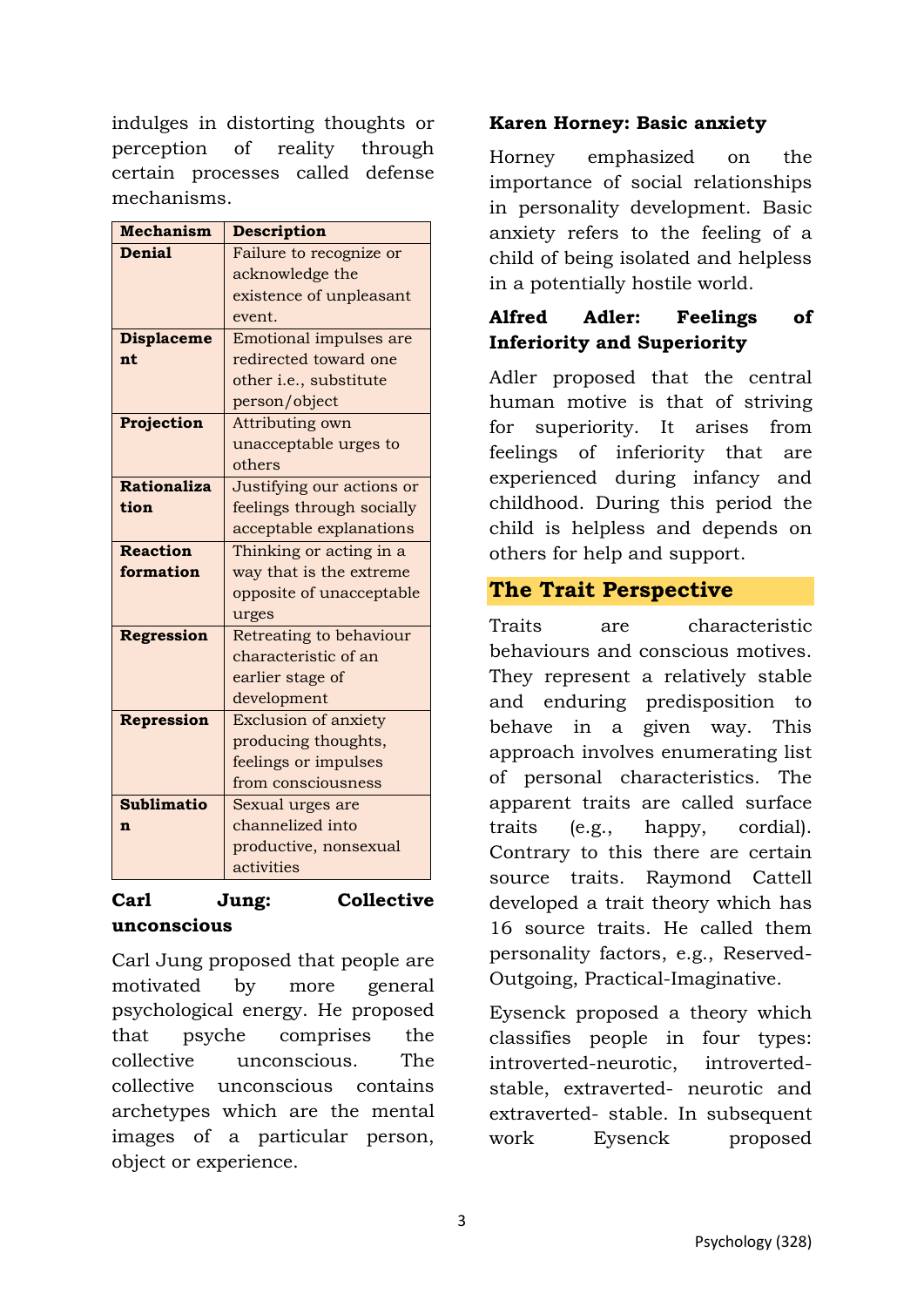psychoticism as another dimension of personality.

McCrae and Costa have proposed a five-factor model, comprising of neuroticism, extraversion, and openness to experience, agreeableness and conscientiousness.

## **The Social cognitive perspective**

This perspective was developed by Albert Bandura. It views behaviour as influenced by the interaction between persons and the social context. Bandura developed the concept of self-efficacy which incorporates a person's cognitive skills, abilities and attitudes as represented in one's self-system.

The theory is based on laboratory research. However, the theory ignores the unconscious factors which may influence behaviour. The theory also emphasizes the rational side of life while ignoring the emotional side. The cognitivesocial theory brings into focus the role of thought and memory in personality.

## **The Humanistic perspective**

These theories propose that within each individual is an active creative force, often called "self". This perspective, also known as the third force, emphasizes on human potential and characteristics like self-awareness and free will. The conscious and subjective perception of self is considered very important. Carl Rogers and Abraham Maslow are the main proponents of the humanistic perspective.

Abraham Maslow proposed the theory of needs, where he organized the needs in a hierarchy. Abraham Maslow proposed the idea of self-actualized people.

Maslow notes that the selfactualized people have realistic perception, are spontaneous, easily accept self and others, are creative, and enjoy and appreciate positive aspects of life, like privacy and independence.

Carl Rogers thinks that the basic human motive is actualizing tendency. It is the innate drive to maintain and enhance the human organism.

Rogers observed that people are motivated to act in accordance with their self concept. The ideal condition for development is unconditional positive regard. His notion of a fully functioning individual is that the self-concept is flexible and evolving.

#### **Concept of Gunas**

The Indian approach to personality emphasizes on the combination of three qualities namely, Sattava, Rajas and Tamas. These Gunas have been discussed in detail in Samkhya Theory.

These gunas are present in different degrees and at any point of time one or the other may dominate. The behaviour of a person depends on the guna that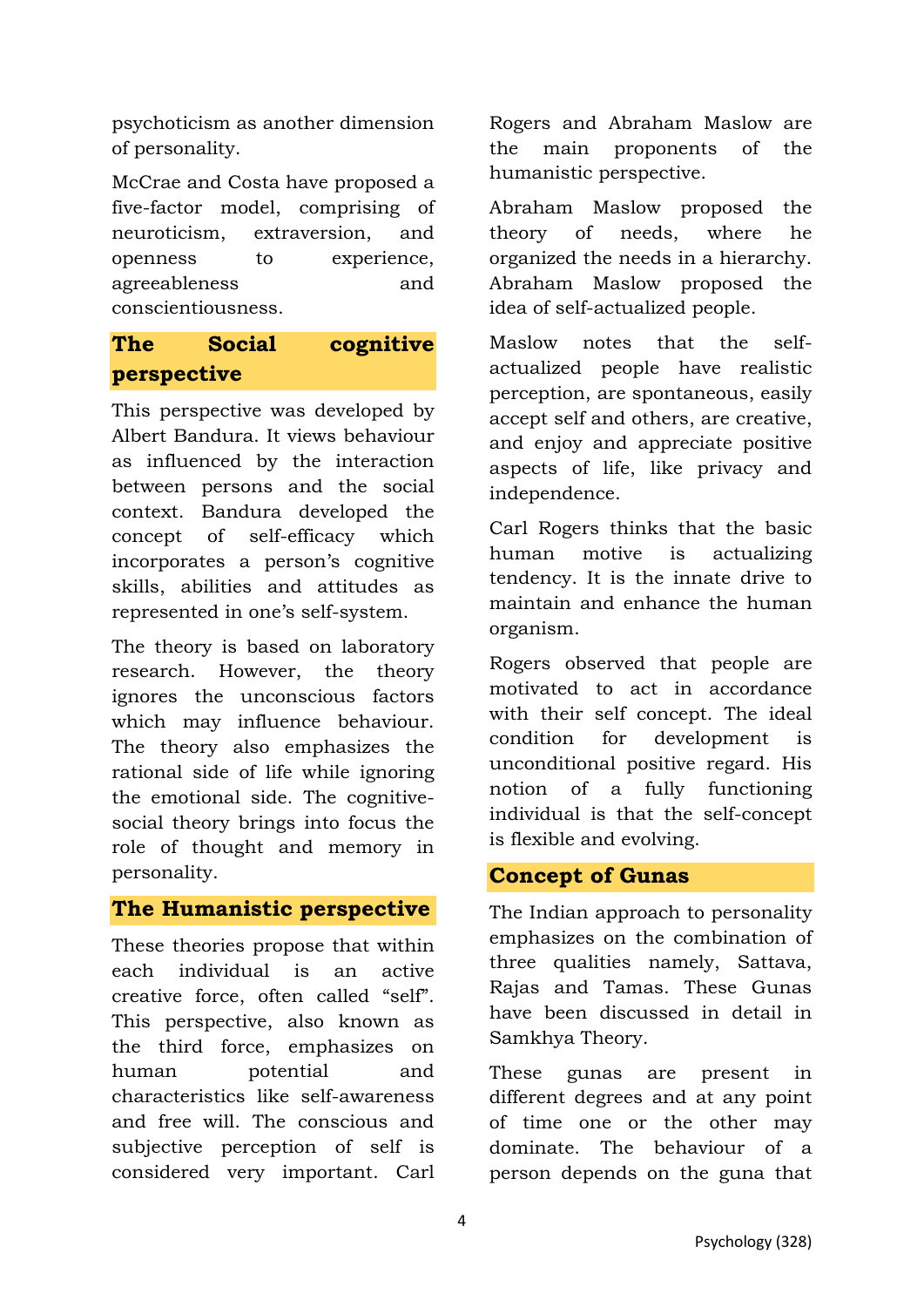is dominating a person at any point of time.



Sattva Guna: The main attributes which characterize Sattva guna are truth, gravity, duty, discipline, detachment, cleanliness, and mental balance, sense of control, determination and sharp intelligence.

Rajas Guna: A person dominated by Rajas guna has attributes that include vigorous activity, desire for sense gratification, dissatisfaction, envy and materialistic point of view.

Tamas Guna: It involves anger, arrogance, mental imbalance, depression, laziness, procrastination and a feeling of helplessness. Bhagvadgita views the three gunas in a prototypical form and describes that the food which we eat, mentality (Budhi), Charity (Dan) etc. can also be categorized in the three types of gunas or qualities.

## **Assessing Human Personality**

Personality assessment tools can be categorized into three types namely observational, self-report and projective.

The observational tools include interview, rating of a person in one or many situations.

Projective tests are a special kind of test in which ambiguous material is used and the person whose personality is being tested has to give his or her own meaning or interpretation. Thus, it is expected that the personality of the examinee will be projected in the response given by him or her.

E.g., Rorschach Ink Blot Test and Thematic Apperception Test (TAT)

## **Factors influencing personality development**

The development of personality of an individual takes place in a socio-cultural context. In the process of growth and development people develop unique configuration of traits which lead to individual differences. In this way one finds that personality formation is a complex process depending upon common and unique experiences on the one hand, and, genetic factors on the other.

**Genetic factors** - Studies of behaviour genetics suggest that most personality variables are 15 to 50 percent inheritable.

**Early experience** - The early years play very important role in the shaping of personality. However, the immediate environment and